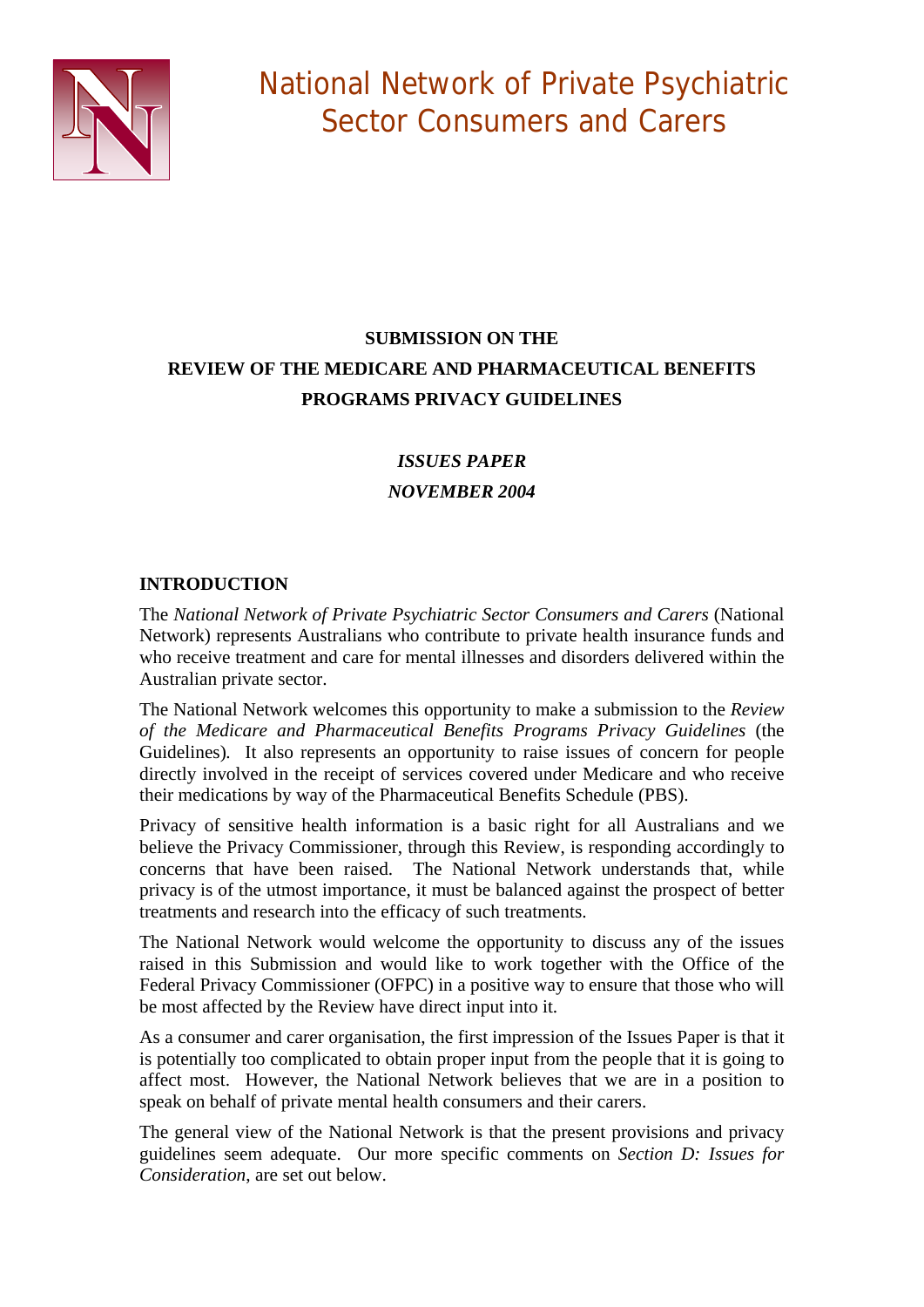## **SECTION D: ISSUES FOR CONSIDERATION**

#### **The health environment**

The National Network holds concerns regarding the increasing use of electronic data collection and storage processes. We believe the greatest threat to the security and integrity of the information any database contains rests with the network administrators and the data custodians who administer such databases. As the health care sector is introducing faster, more powerful and more accurate computers and software packages, the need to safeguard the collection of an individuals' health information is of major concern to us, particularly for those people suffering from a mental illness. Sadly, mental health problems and disorders are still stigmatised and discriminated against by our society.

#### **Separation of the databases**

The National Network supports the functional separation of the Medicare claims database and PBS claims database. The National Network opposes any general linkage of the data contained in these databases or any co-location of these databases on the same computer. There must be restricted access to each respective database so that any one data custodian does not have access to both databases. If this is not presently included in the technical standards of the Health Insurance Commission (HIC), we strongly recommend amendments be made to ensure this security procedure is adopted.

The National Network notes that the HIC is required to specify the security procedures and controls, which have been included in each database, or in the system, to prevent unauthorised comparison or merging of records held in either database about the same consumer. We support these requirements.

In those situations where data linkage may be necessary, we believe that the technical requirements need to identify who has the capacity to link the two databases and specify under what special conditions the two databases can be linked. Further, we believe all access to linked data must be audited so that the following is clearly identified.

- The person or agency accessing linked data.
- When linked data was accessed.
- What period of time was this information in a linked format.

The National Network is concerned that weaknesses in database systems often stem from inadequate design of security processes and procedures. We seek reassurance that sufficient safeguards are present to address this in relation to the Medicare and PBS databases.

The National Network notes that, in the Issues Paper, reference is made to the fact that:

*…generally, it is not possible to identify an individual's specific condition from Medicare claims data, which indicates visits to a health provider, but does not identify the medical condition*.

Currently, one of the most discriminatory and sensitive requirements under Medicare relates to Medicare Benefits Schedule Item Number 319. Under this Item, the diagnosis of mental health consumers, who receive intensive long-term psychotherapy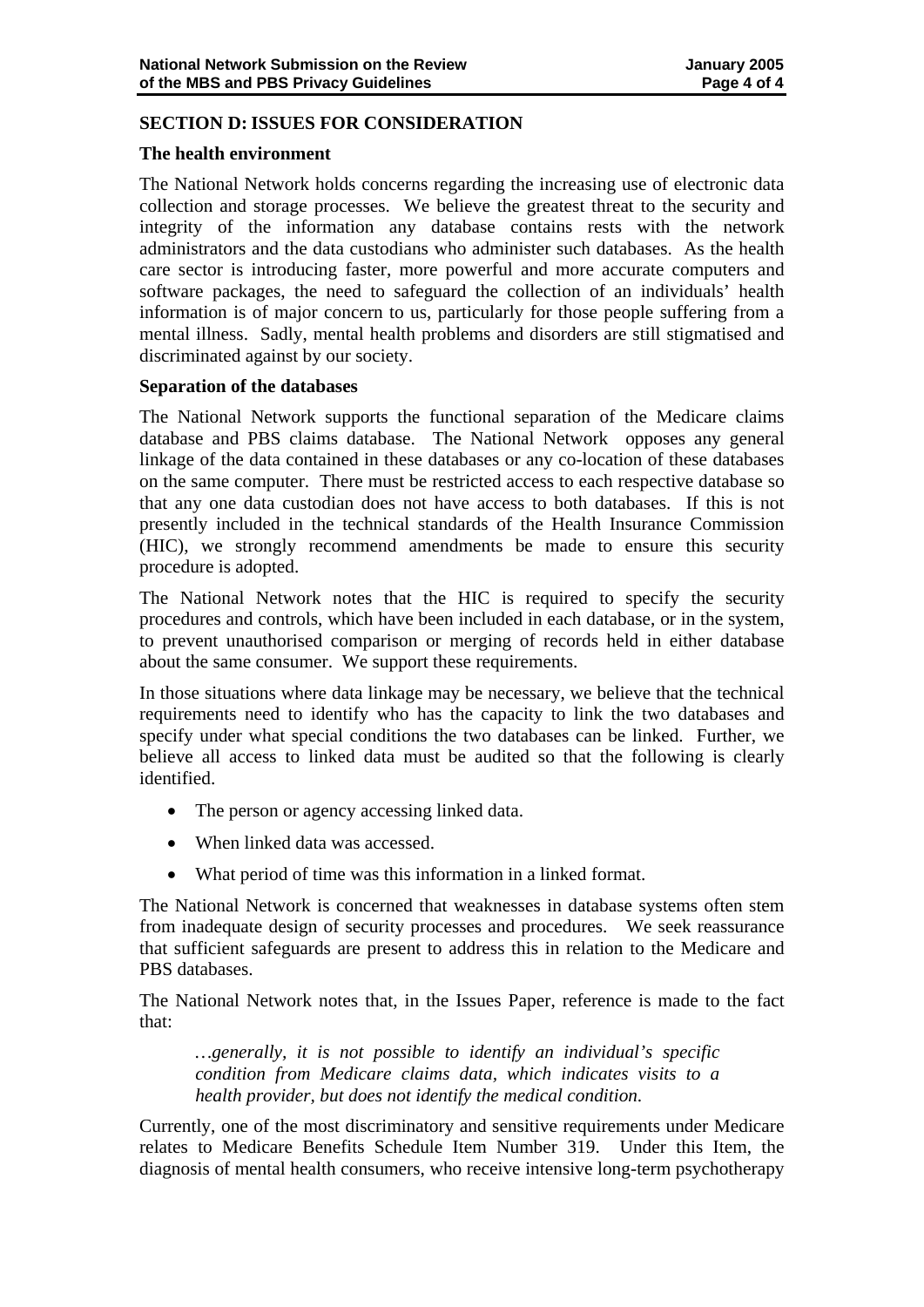treatment from highly trained psychotherapists, is provided to the Health Insurance Commission. This is particularly sensitive mental health information, which is not required for other diagnoses or conditions. The consumers treated under Item 319 quite rightly feel discriminated against. We seek the assistance of the Privacy Commissioner to address this situation, as this requirement serves no constructive purpose. The National Network believes it should cease immediately.

The other point we wish to bring to the Privacy Commissioner's notice is the reference in the Issues Paper to the fact that:

*…it would not usually be possible to accurately determine from the HIC data alone, an individual's precise medical condition from PBS claims information data.* 

Again, the National Network believes that authorisation for the provision of particular medications, or particular doses of medication, is required to state a diagnosis for authorisation for that medication to be processed. We feel that this is a particular privacy issue that needs to be addressed by the Privacy Commissioner immediately.

The National Network considers that the restriction on the HIC to retain linked data for a three month period should be maintained in its present form. However, we also consider that in specific research circumstances and under very strict privacy guidelines, that an extension to the three months would allow for greater flexibility in relation to research into the efficacy of treatment processes, particularly in the mental health area.

#### **Secondary uses of information**

The National Network considers that privacy is of the utmost importance, but this must be balanced with the prospect of better treatment. We therefore consider that any information used for secondary purposes must be de-identified in all circumstances.

We support the basic privacy principle that personal and sensitive information should only be used for the purpose for which it was obtained.

If the secondary purpose is to track the efficacy of particular treatments, or monitor adverse side effects of medications detailed in the PBS data, or for any other purposes, then the consumer's written informed consent must be obtained prior to this occurring. We believe that the Guidelines could be amended to specific secondary uses of the information with this written informed consent as the security for such purposes.

#### **Community attitudes**

The National Network's constituency are consumers who suffer from a mental illness or disorder and their carers. Therefore, by the very nature of the health condition of our members and the people we represent, stigma is often present in some form or another. A mental health consumer's health information is highly sensitive and any disclosure can, and indeed often does, result in discriminatory practices. We need to safeguard people with mental illness and reassure them that information detailed in the Medicare and PBS databases will be secure now and in the future. If we don't, then people may fail to disclose critical information to health professionals, thereby increasing the risk of possible harm to themselves or others.